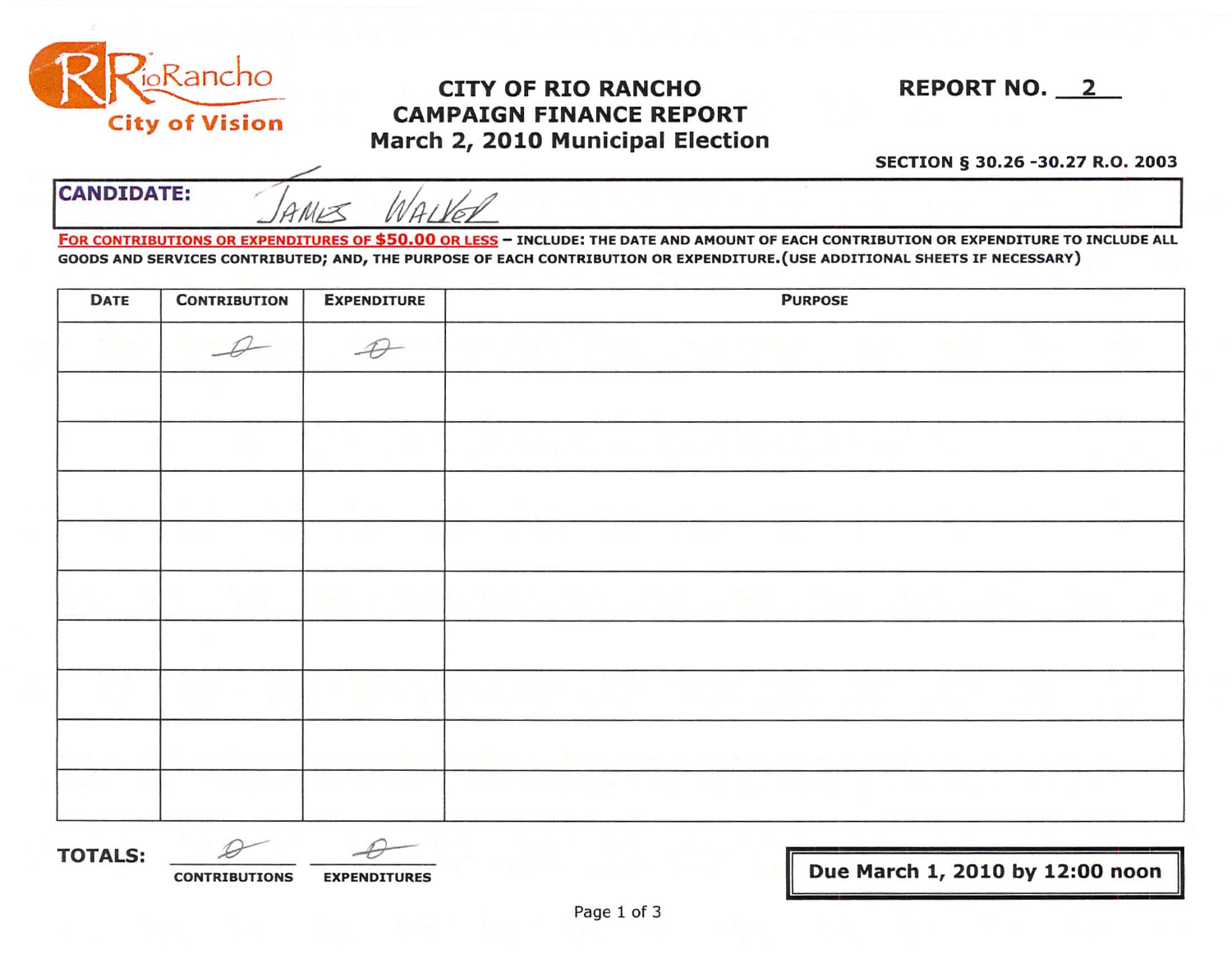

## **CAMPAIGN REPORT CITY OF RIO RANCHO March 2, 2010 Municipal Election**

FOR CONTRIBUTIONS OR EXPENDITURES OF MORE THAN \$50.00 (CUMULATIVE) INCLUDE: THE NAME AND ADDRESS OF THE PERSON OR ENTITY FROM WHOM ANY CUMULATIVE CONTRIBUTION OR EXPENDITURE OF MORE THAN \$50.00 WAS RECEIVED OR MADE; THE DATE AND AMOUNT OF EACH CONTRIBUTION OR EXPENDITURE TO INCLUDE ALL GOODS AND SERVICES CONTRIBUTED; AND, THE PURPOSE OF EACH CONTRIBUTION OR EXPENDITURE.(USE ADDITIONAL SHEETS IF NECESSARY)

| <b>DATE</b>  | <b>CONTRIBUTION</b><br><b>EXPENDITURE</b> |       | NAME/ADDRESS                                                | <b>PURPOSE</b>         |
|--------------|-------------------------------------------|-------|-------------------------------------------------------------|------------------------|
| $2 - 7 - 10$ | $\mathcal{B}_{\leq}$                      |       | AULAS<br>SER<br>NE                                          | Por Trea               |
|              |                                           | 770B5 | E<br>8714                                                   | OUTR                   |
| 21510        |                                           |       | 87144<br>nE                                                 | POLITR                 |
| $215 - 1$    |                                           | 71840 | $\mathcal{G}Z\mathcal{Q}$<br>JOURNAL<br>ABQ.<br>∽<br>course | isenien<br>Oti<br>alle |
|              |                                           |       |                                                             |                        |
|              |                                           |       |                                                             |                        |
|              |                                           |       |                                                             |                        |
|              |                                           |       |                                                             |                        |
|              |                                           |       |                                                             |                        |
|              |                                           |       |                                                             |                        |

**TOTAL** 

**CONTRIBUTION** EXPENDITURES **III 2010 <b>Due March 1, 2010 by 12:00 noon** 

**REPORT NO. 2**